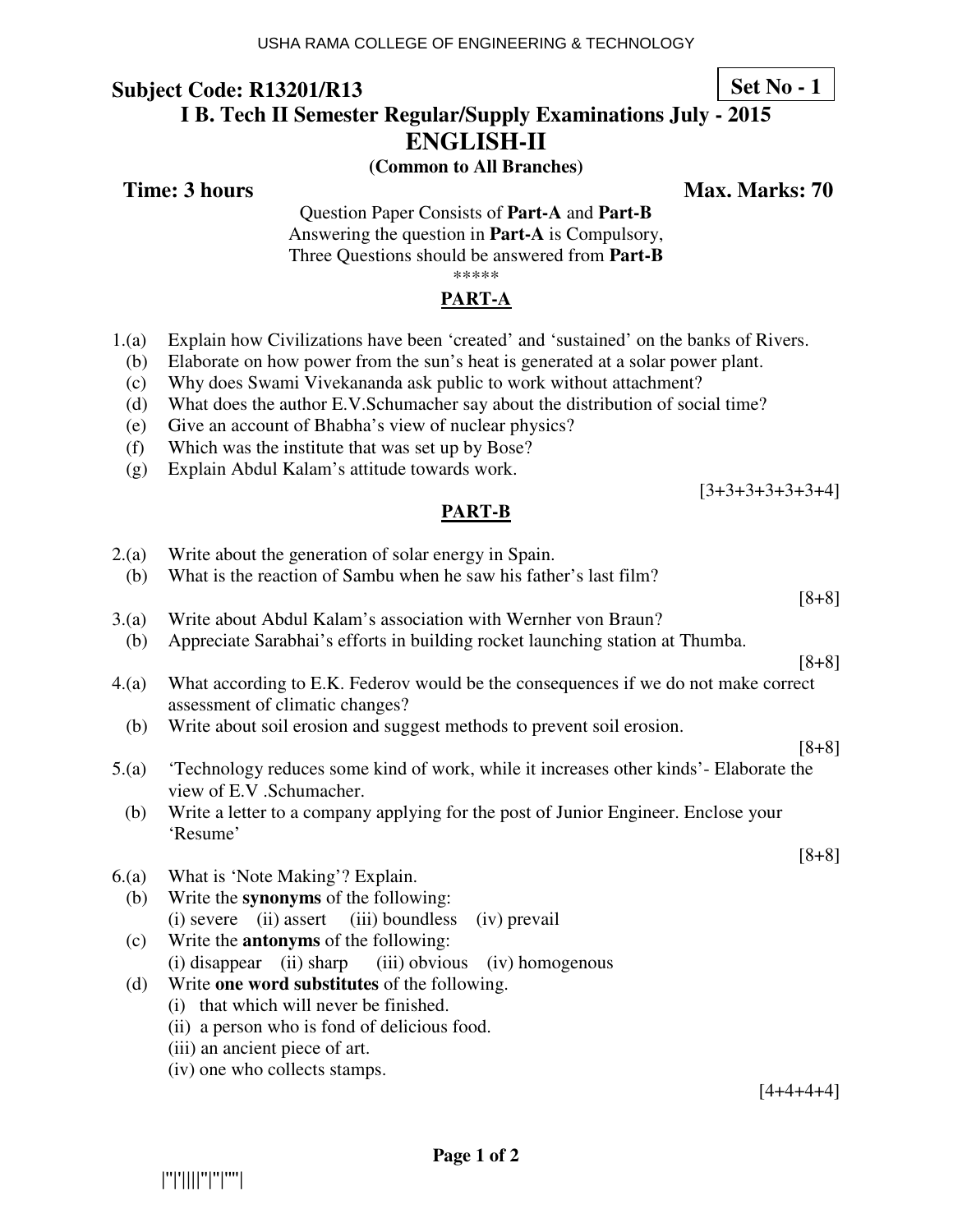## **Set No - 1**

- 7.(a) Fill in the blanks with suitable **verb forms**:
	- (i) The thief ----------------- by the police. (catch)
	- (ii) I --------------- here for four months.(live)
	- (iii) I wish my brother ----------- here.(be)
	- (iv) He ----------- tea every morning.(drink)
	- (b) **Correct** the following sentences:
		- (i) When we reached the station the train left.
		- (ii) I had gone to Delhi last month.
		- (iii) The earth is moving round the sun.
		- (iv) She is awaiting for them.
	- (c) Rewrite **as directed**:
		- (i) The Taj is an historical monument. (change to Interrogative)
		- (ii) Would you mind closing the door (identify the type of sentence)
		- (iii) She has painted a nice picture. (Change the voice)
		- (iv) The deer was eating the grass. (Change the voice)
		- (v) 'You have to attend the class tomorrow' the teacher said to me. (change to indirect speech)
		- (vi) She said that she is working on a new venture. (change to direct speech)
		- (vii) The children are playing in spite of the rain. (convert into a complex sentence)

\*\*\*\*\*

(viii) Though he was weak, he attended his duty. (Change in to a compound sentence)

 $[4+4+8]$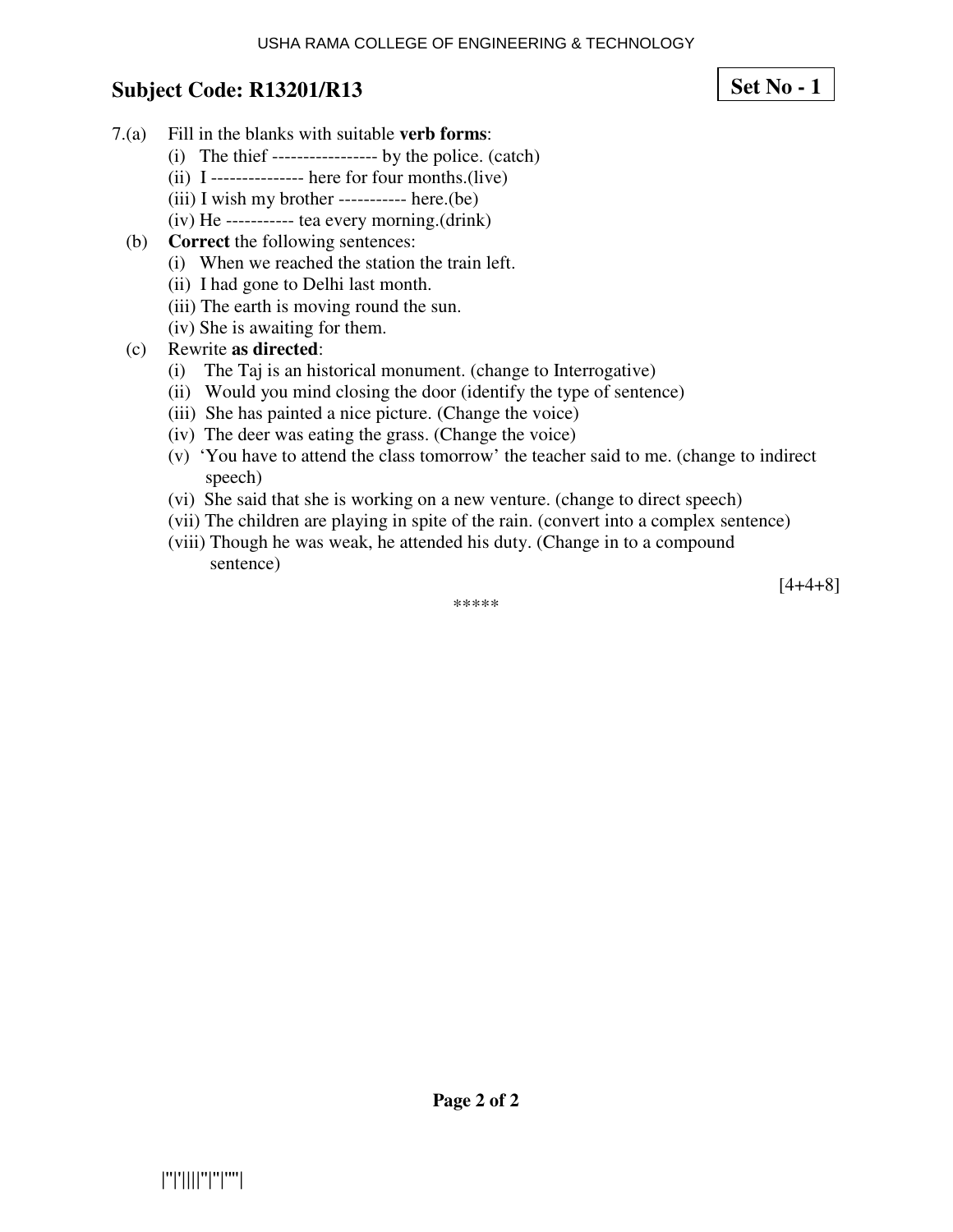**Set No - 2**

# **I B. Tech II Semester Regular/Supply Examinations July - 2015**

#### **ENGLISH-II**

#### **(Common to All Branches)**

**Time: 3 hours Max. Marks: 70 Max. Marks: 70** 

Question Paper Consists of **Part-A** and **Part-B** Answering the question in **Part-A** is Compulsory, Three Questions should be answered from **Part-B** \*\*\*\*\*

## **PART-A**

- 1.(a) How does Wernher von Braun assess the attitude of Americans?
	- (b) Why does C.V.Raman say that collection and storage of water is important?
	- (c) What are the factors that cause change of climate?
	- (d) What provision is made for the Sol'ucar plant for rainy or cloudy weather?
	- (e) Narrate J.C. Bose's experiences of travelling.
	- (f) Narrate Bhabha's educational ventures after he had left the school.
	- (g) How does Swami Vivekananda describe good and evil ones?

[3+3+3+3+3+3+4]

#### **PART-B**

| 2.(a) | How does "the state of being in flow" help Abdul Kalam and his SLV-3 team achieve<br>success? |
|-------|-----------------------------------------------------------------------------------------------|
| (b)   | Give an account of Bose's early life and education.                                           |
|       | $[8+8]$                                                                                       |
| 3(a)  | "Water is both common and uncommon of liquids" – Justify the statement.                       |
| (b)   | Write about Sarabhai's work relating to atomic energy.                                        |
|       | $[8+8]$                                                                                       |
| 4.(a) | Elaborate the ideas expressed by Swami Vivekananda in the lesson 'The secret of work'.        |
| (b)   | Present the contrast in the reactions of Sambu and his mother when they saw the film.         |
|       | $[8+8]$                                                                                       |
| 5.(a) | How does development activities affect climatic changes?                                      |
| (b)   | Write an e-mail message to the students of your university inviting them to attend the        |
|       | fresher's day celebrations. Inform the date, venue and time.                                  |
|       | $[8+8]$                                                                                       |
| 6(a)  | Describe your university library.                                                             |
| (b)   | Write the <b>synonyms</b> of the following:                                                   |
|       | (i) appease (ii) perseverance (iii) conviction<br>(iv) hostile                                |
| (c)   | Write the <b>antonyms</b> of the following:                                                   |
|       | (i) abundant (ii) conventional (iii) enable<br>(iv) exclusive                                 |
|       |                                                                                               |
| (d)   | Select the suitable word for the following:                                                   |
|       | (i) The boy was -------------- by his parents. (pampered, hampered)                           |
|       | (ii) He was --------- by his partner (deceived, decieved)                                     |
|       | (iii) The ---------------- in the magazine was interesting (article, artical)                 |
|       | (iv) Mr. Siva Sankar is the ---------------------- of our committee. (precedent, president)   |

 $[4+4+4+4]$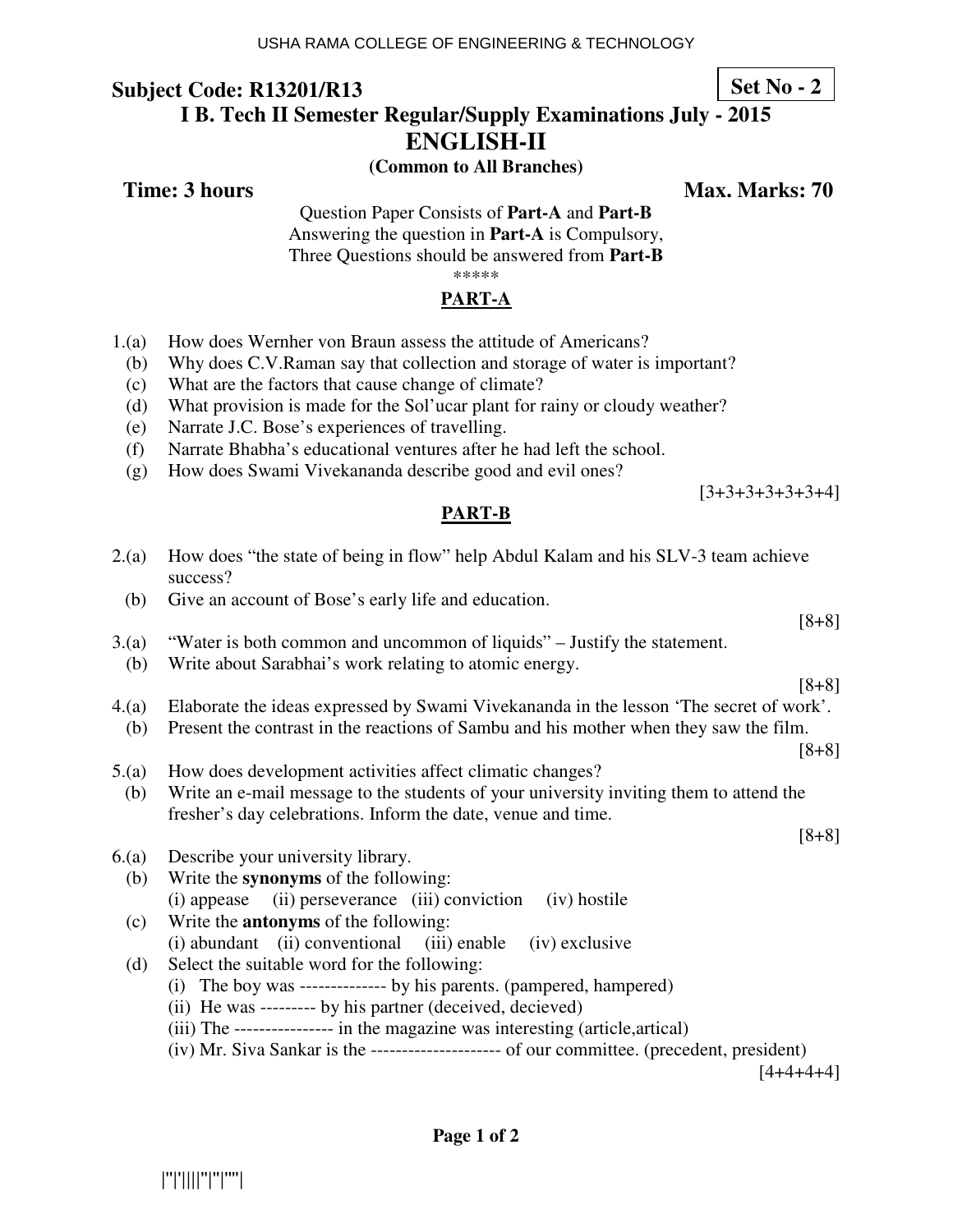## **Set No - 2**

- 7.(a) Fill in the blanks with suitable **verb forms.**
	- (i) She -------------- vegetables yesterday. (purchase)
	- (ii) He ------------- to temple everyday. (go)
	- (iii) It ------------- since morning. (rain)
	- (iv) The chief guest ------------- shortly (arrive)
	- (b) Correct the following sentences:
		- (i) She returned back my book.
		- (ii) The cat jumped from the wall.
		- (iii) saves nine in time a stitch.
		- (iv) The money was distributed among the two brothers.
	- (c) Rewrite as directed:
		- (i) She is reading a book. (Change to interrogative)
		- (ii) India is a great country (identify the type of sentence)
		- (iii) Ram asked 'when will the train arrive' (change to indirect speech)
		- (iv) She says that she doesn't want to eat anything that day (change to direct speech)
		- (v) Sha has cooked dinner. (change the voice)
		- (vi) Tha door was opened by the servant (change the voice)
		- (vii) Ram is honest and kind. (make a complex sentence)
		- (viii) Though he is innocent, the police arrested him. (change into a compound)

 $[4+4+8]$ 

\*\*\*\*\*

|''|'||||''|''|''''|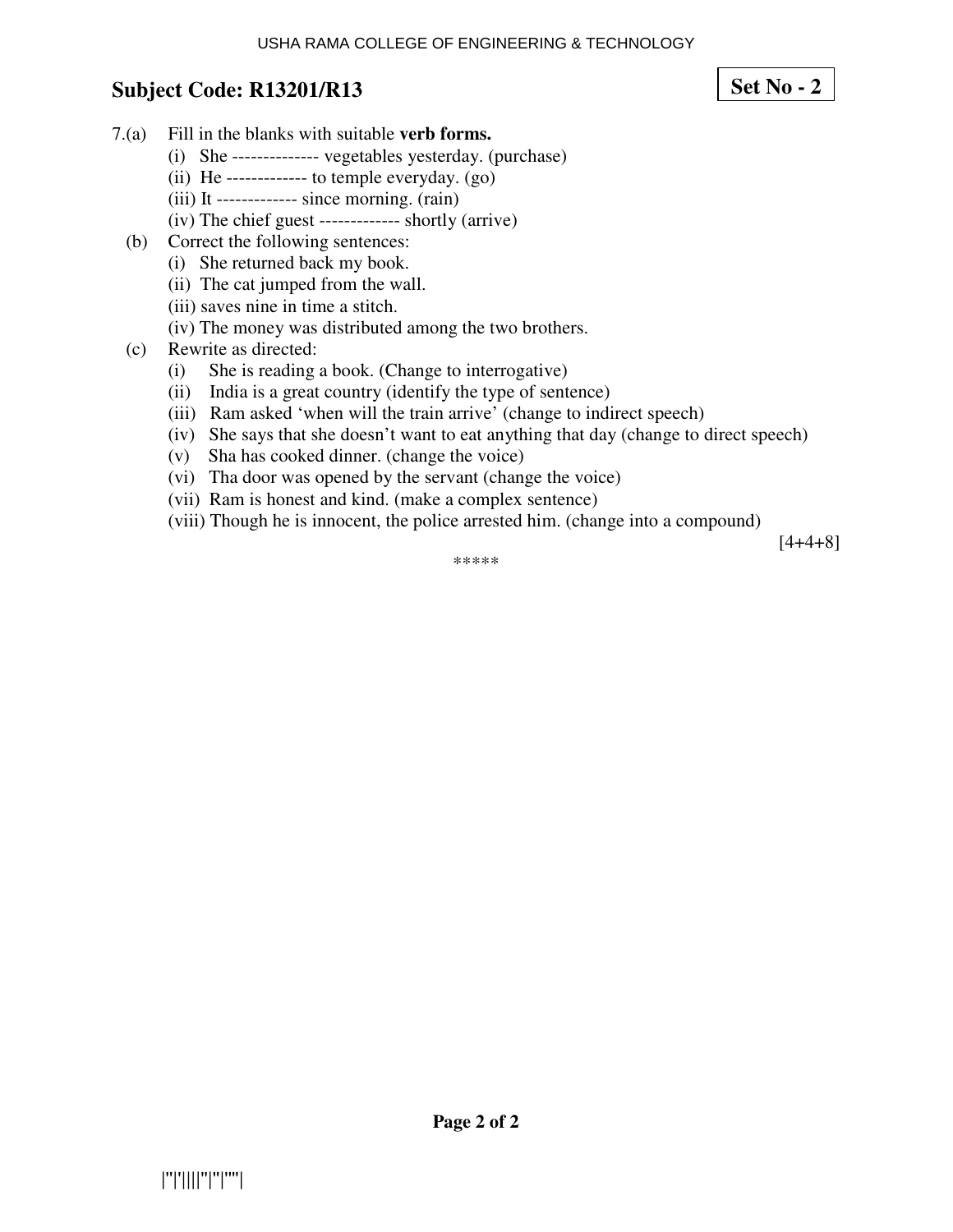**Set No - 3**

### **I B. Tech II Semester Regular/Supply Examinations July - 2015**

#### **ENGLISH-II**

#### **(Common to All Branches)**

**Time: 3 hours Max. Marks: 70 Max. Marks: 70** 

Question Paper Consists of **Part-A** and **Part-B** Answering the question in **Part-A** is Compulsory, Three Questions should be answered from **Part-B** \*\*\*\*\*

### **PART-A**

- 1.(a) Write about variations in water balance due to climatic changes.
	- (b) 'Harnessing of our rivers turn vast areas into fertile lands'-Explain.
	- (c) What does E.V.Schumacher mean when he says that he wants a technology with a human face?
	- (d) Expalin the process called 'concentrating solar power' (CSP).
	- (e) Describe how Bhabha's interaction with the West influenced his work.
	- (f) In which fields of study was J.C. Bose interested in?
	- (g) 'Good impressions should prevail in order to make character good'- Elaborate

 $[3+3+3+3+3+3+4]$ 

#### **PART-B**

- 2.(a) Discuss the changes occurred due to the development of technology in the light of the lesson "Technology with human face"
	- (b) Why did Sambu try to convince his friend to see the film?
- 3.(a) Does Abdul Kalam like the term 'workaholic"? Why?
- (b) Space exploration gives immense benefit to a country like India --- justify.

[8+8]

[8+8]

- 4.(a) Why does Spain figure among the top countries in the world that use solar power?
	- (b) What are the factors that cause the climate to change over long periods of time?

[8+8]

- 5.(a) 'Expecting a return' would hinder spiritual progress Explain Vivekananda's views.
- (b) Assume yourself as a sales person of 'Almond cosmetics' and Prepare a presentation explaining the quality and range of the products.

[8+8]

- 6.(a) Mention some guide lines to give an effective description of an object/machine/place.
	- (b) Write the synonyms of the following: (i) motive (ii) adopt (iii) prevail (iv) interrogate
	- (c) Give the antonyms of the following: (i) joyous (ii) reversible (iii) mandatory (iv) liberal
	- (d) Write one word substitutes for the following:
		- (i) the act of giving up weapons
		- (ii) an involuntary reaction
		- (iii) people who are the first to do or achieve something
		- (iv) certain to happen

 $[4+4+4+4]$ 

**Page 1 of 2**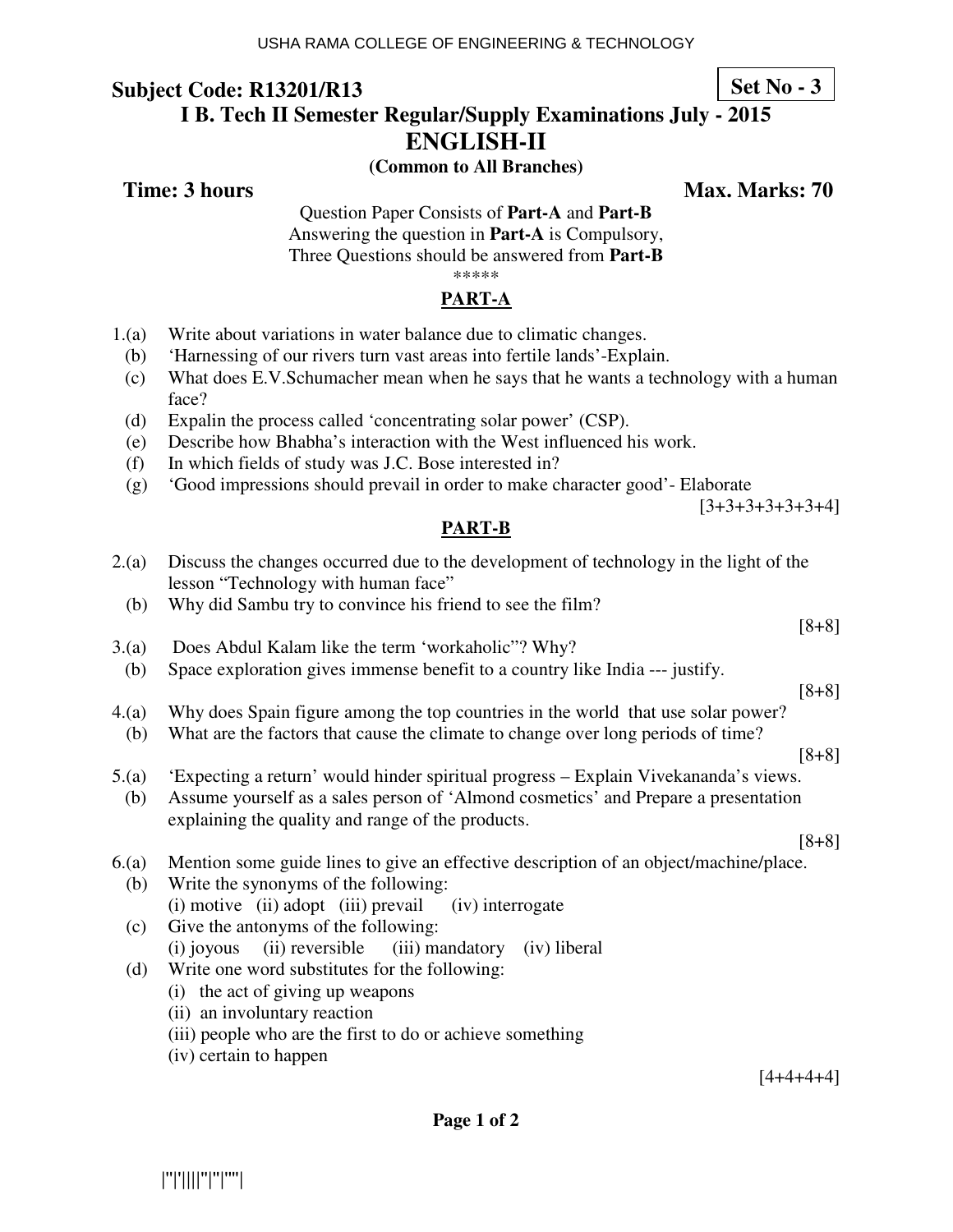## **Set No - 3**

- 7.(a) Fill in the blanks with suitable verb forms:
	- (i) The plane --------------- at  $4$  p.m. (arrive)
	- (ii) Raj ------------- (write) letters, when I ----------- to see him. (go)
	- (iii) I----------- this book tomorrow. (return)
	- (b) Correct the following sentences.
		- (i) I and Ram are working in the same office.
		- (ii) He worked very hardly to get good marks in the exam.
		- (iii) Each of the girls get a gift.
		- (iv) She has been suffering from fever for last week.
	- (c) Rewrite as directed:
		- (i) Will you accept the proposal?. (identify the type of sentence)
		- (ii) Rahul is going to build a new house. (change to interrogative sentence)
		- (iii) He went to the forest. He wanted to hunt the lion. (combine the sentence)
		- (iv) He fought for the country, therefore, he won the reward. (Change into complex sentence)
		- (v) I am watching the game. (Change the voice)
		- (vi) Who taught you French? (Change the voice)
		- (vii) She says that she is not interested in cricket. (Change to direct speech)
		- (viii) "Oh! I hurt myself with the bat", the boy said. (change into indirect speech)

\*\*\*\*\*

 $[4+4+8]$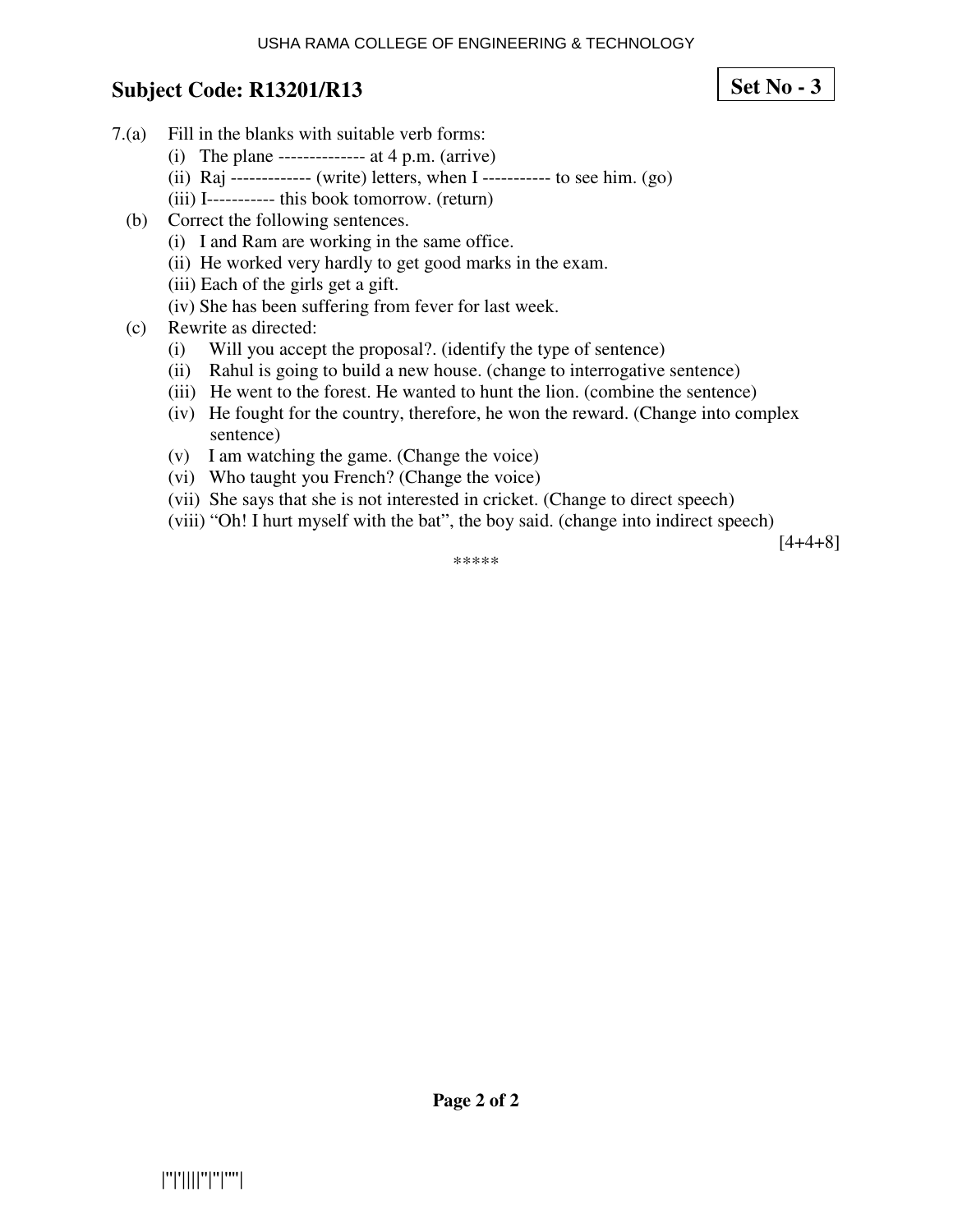**Set No - 4**

#### **I B. Tech II Semester Regular/Supply Examinations July - 2015**

#### **ENGLISH-II**

#### **(Common to All Branches)**

**Time: 3 hours Max. Marks: 70 Max. Marks: 70** 

Question Paper Consists of **Part-A** and **Part-B** Answering the question in **Part-A** is Compulsory, Three Questions should be answered from **Part-B**

### \*\*\*\*\*

#### **PART-A**

- 1.(a) 'The modern industrial society is not romantic and certainly not utopian'- Explain the statement.
	- (b) How does E.K.Federov define the characteristics of atmosphere?
	- (c) What is the purpose of the mirrors from the road to the Solu'car plant outside Selville?
	- (d) Why does Abdul Kalam say that a team must have single minded devotion to reach the goal?
	- (e) Write briefly about J.C. Bose's experiments.
	- (f) Give an account of Sambu's feelings while watching his father's film?
	- (g) 'Though staying in a sinful city one can be untouched by sin' Justify Swami Vivekananda's view.

[3+3+3+3+3+3+4]

#### **PART-B**

- 2 (a) Justify the title 'Water the Elixir of life'.
	- (b) Write about Vikram Sarabhai's achievements.
- 3.(a) Give the details of Schumacher's analysis about the distribution of social time.
- (b) What was the contribution of Homi Bhabha in extending atomic energy network?
- 4.(a) What made Kalam think about the similarities between Vikram Sarabhai and Wernher von Braun?
	- (b) How do tendencies towards doing good or bad deeds develop in a human being? Elaborate Swami Vivekananda's observations.
- 5.(a) Write about
	- (i) Concentrating Solar Power
	- (ii) Explain how Southern Spain provides an ideal landscape for solar thermal power.
	- (b) Prepare a presentation on paper about a coffee making machine. Explain to your customers about its working process, uses, quality etc... (with the help of 5 to 6 slides).

[8+8]

- 6.(a) Write about 'telecommunication'.
	- (b) Write the synonyms of the following: (i) conception (ii) redundant (iii) simultaneous (iv) devastate
	- (c) Write the antonyms of the following: (i) vivid (ii) sufficient (iii) pessimism (iv) recede

[8+8]

[8+8]

[8+8]